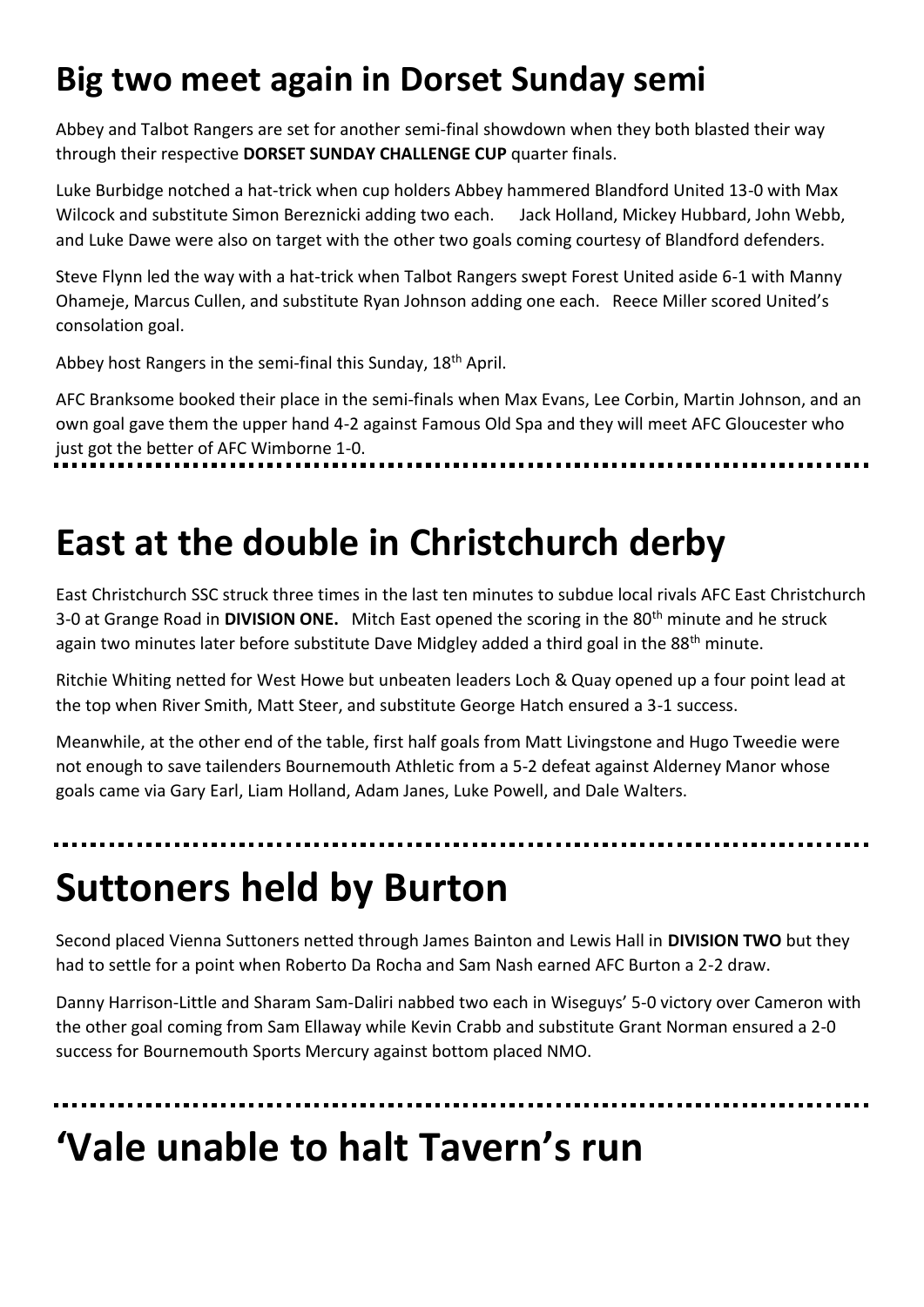Dan Chan netted for third placed AFC Stourvale but hundred per cent AFC Tavern remain five points clear at the top of **DIVISION THREE** after upending them 3-1 through Joe Moore and a couple of goals from Martin Warren.

Meanwhile second placed TGC accounted for Poole Borough 4-0 thanks to Joel Bevan, Harry Bunce, Liam Carpenter, and an own goal.

# **No change at the summit as top four all win**

Substitute Iraa Horwood put Rushmere in front in the 63<sup>rd</sup> minute and Lascelles Richardson added a second ten minutes from time to give the **DIVISION FOUR** leaders a 2-0 majority over Branksome Liberal.

Second placed Kraken Sports remain just three points behind after their 3-1 victory over Kings Park Rangers. Ocean Smith scored Kraken's first goal after 20 minutes and Pete Jones added a second six minutes after the interval. Kraken clinched the points with a 73<sup>rd</sup> minute penalty from Ross Dominey while Rangers consolation goal came from Lee Vint.

Unbeaten FC Hadjuk remain five points adrift of the leaders with two games in hand after shading it 2-1 against Kirkfield United who were reduced to ten men when Carlos Martinez Brown was sent off after receiving two yellow cards. Dani Mirto struck for United in the  $56<sup>th</sup>$  minute while Hadjuk's goals came from substitutes Elliott Dawson and Jack Fawcett.

Jordan Osmond scored all three Scott V goals in their 3-1 win over Upton Sociedad who replied through Josh Roe while Lloyd Pearce's 31<sup>st</sup> minute strike earned Winton Athletic a 1-1 draw with AJ.

## **Late drama as Celtic topple Rovers**

There was late drama at Broadstone when Poole Rovers' two-year unbeaten league run came to an end in a 2-1 defeat against Boscombe Celtic Reserves who take over on top of **DIVISION FIVE.** Celtic dominated the early exchanges and led with a 10<sup>th</sup> minute goal from Carl Phillips. Chances were few and far between in a very keenly contested game but Rovers equalised three minutes from time when Sam Ashford swept home a cross from the right. They were barely level for a minute when John Bailey's free kick was headed home by Richard Alderson to give Celtic the verdict.

Woodville Wanderers move up to third place after sweeping Nelson Athletic aside 3-1 thanks to Phil Maidment and a couple of goals from Linton Robinson. Jason Knight was the Athletic marksman.

Charlie Ferguson was the four-goal star of Grange Athletic's emphatic 7-1 triumph over Parkstone Athletic. Michael Lindsey, Billy Cooper, and Lee Tabor added one each for Grange while Kyle Joyce provided some consolation for Parkstone.

Aaron Redmond netted for West Howe Reserves but New Milton Borough just got the better of them 2-1 with goals from Charles Bedding and Adam Broom.

#### **Shane Stanley's unbeaten record goes for a Burton**

Sam Carter and Jamie-Ray Minett struck for second placed Shane Stanley but their unbeaten record in **DIVISION SIX** was ruined when AFC Burton Reserves upended them 3-2 with goals from James Carmichael, Scott Downer, and Craig White.